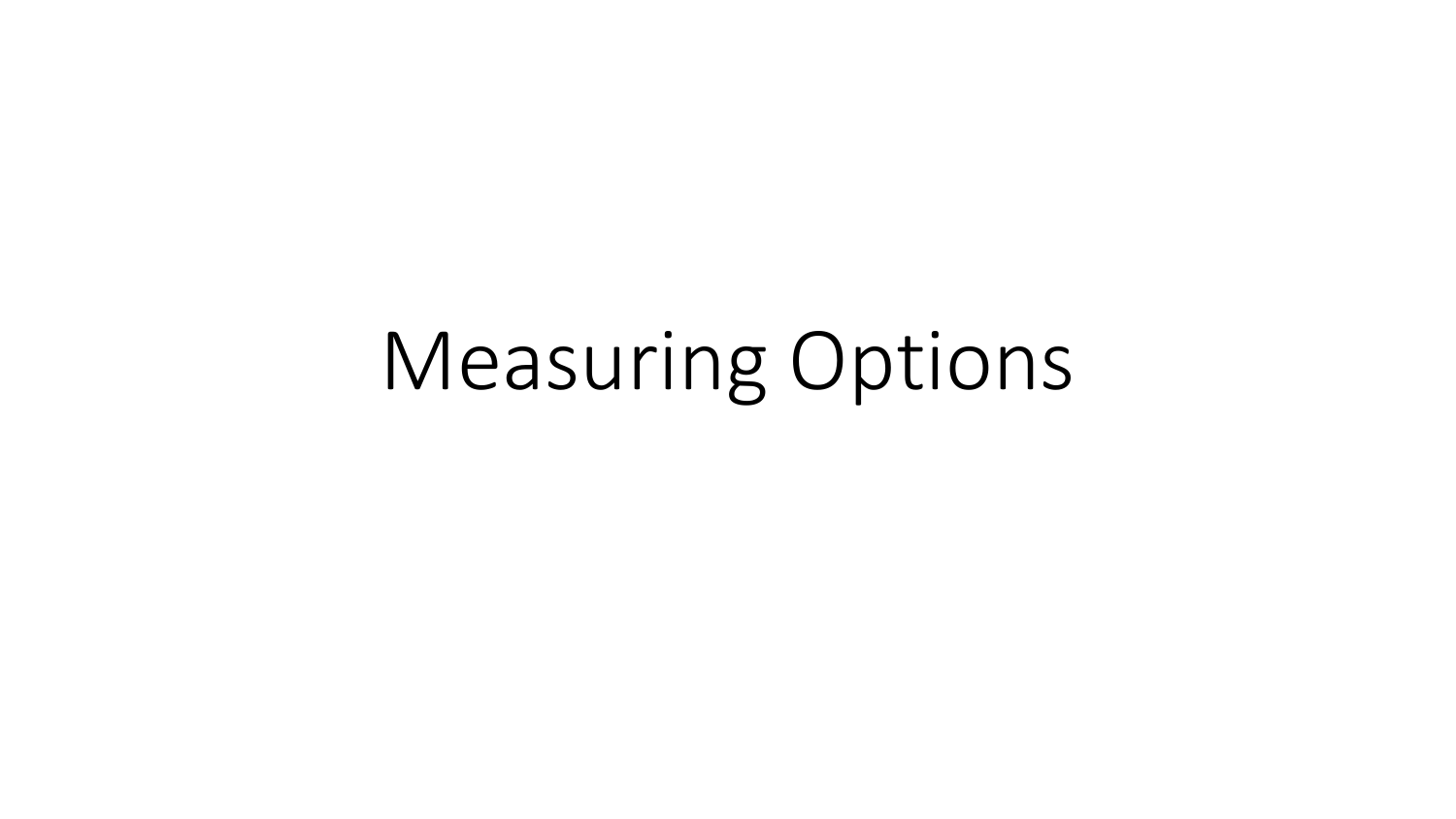## Why Measure...Chefs on TV don't

- Experienced/TV Chefs
	- People don't eat what TV Chef's prepare so it is for entertainment only
	- Experienced cooks have developed a "feel" for measurements and don't' measure things precisely.
	- Favorite recipes can be changed to improve a flavor preference.

#### • **Measuring is important to ensure accuracy and consistency**

- Baking needs precise formulas so the item turns out correctly.
- Do not use your flatware spoons and coffee cups as measuring tools, use ones specifically designed for measuring ingredients.
- All measurements are level. Heaping, rounded, or scant measurements are not accurate (unless indicated in recipe as that way).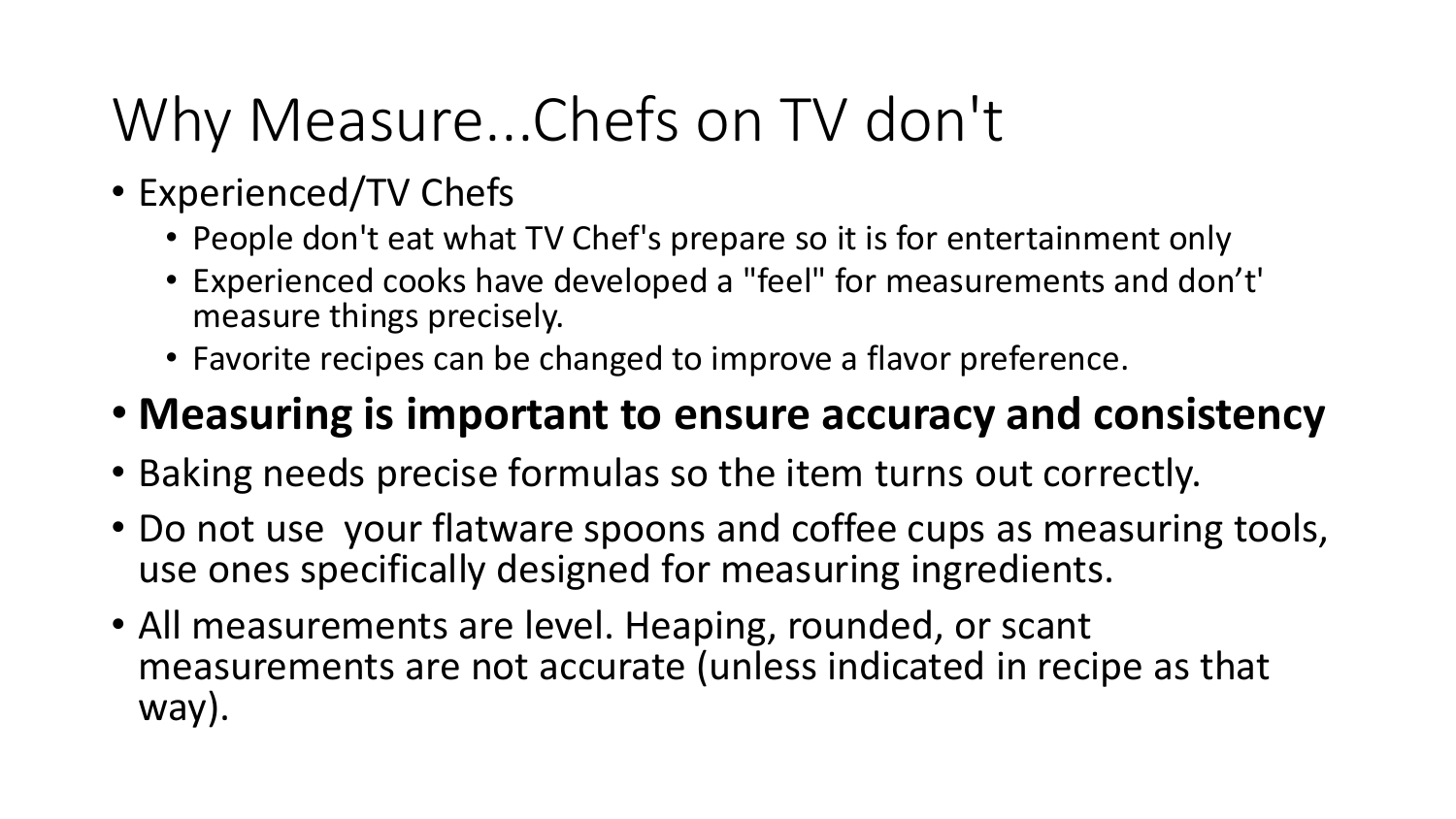## Options for Measuring:

- A set of graduated measuring cups
- A set of graduated measuring spoons
- Talking Scale
- A teaspoon dropper
- Drop dropper
- A notched strip of wood or plastic the length of a stick of butter
- ALWAYS MEASURE OVER tray/cookie sheet/another bowl so if you over measure or spill it will not affect the recipe you are making.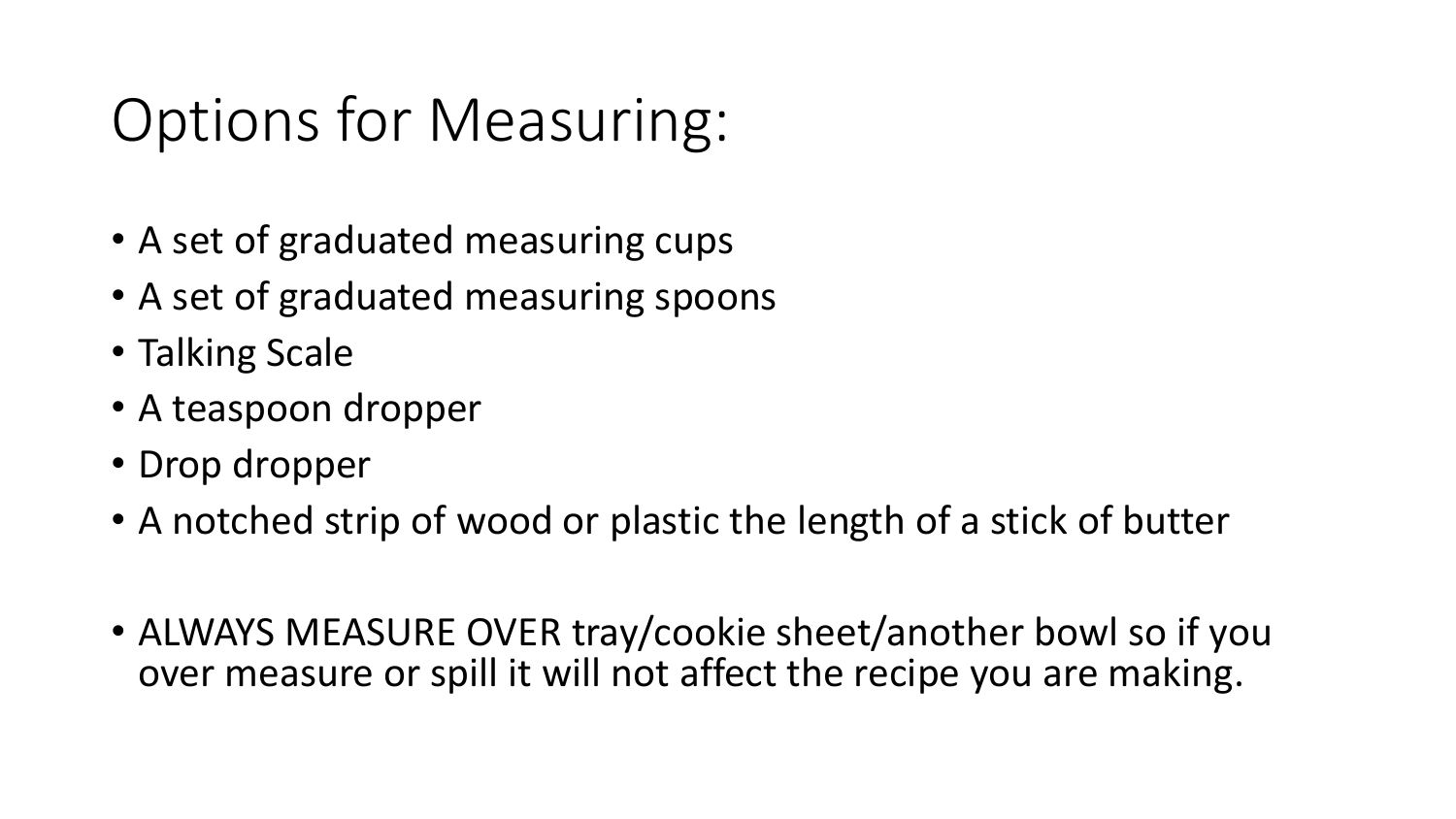### Handled Cups

- Graduated for easy storage and identification
- Nesting set may not need to be marked. Counting from the bottom-
	- •1 is 1 cup
	- •2 is 2/3 cup
	- •3 is ½ cup
	- •4 is 1/3 cup
	- •5 is ¼ cup
	- Note: some sets may not include 2/3 cup

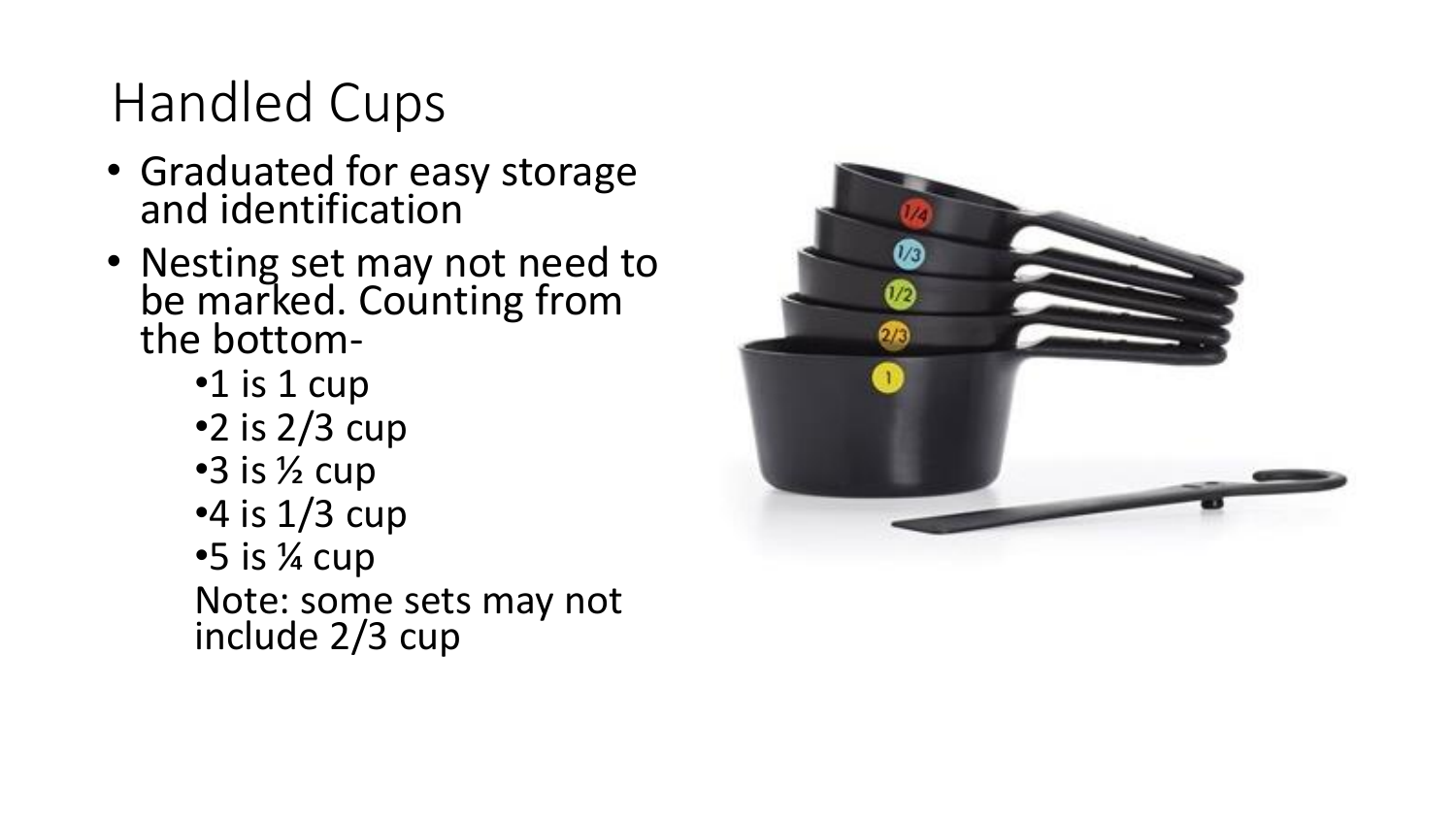### To measure dry ingredients

- It is easier to dip than to pour
- Remember that brown sugar and fat must be packed for accurate measurement
- Use a paper coffee filter to measure dry ingredients and spices in. Once you have measured all ingredients it can easily be gathered and poured into the mixing bowl or other container. A separate bowl to measure dry ingredients is also another option.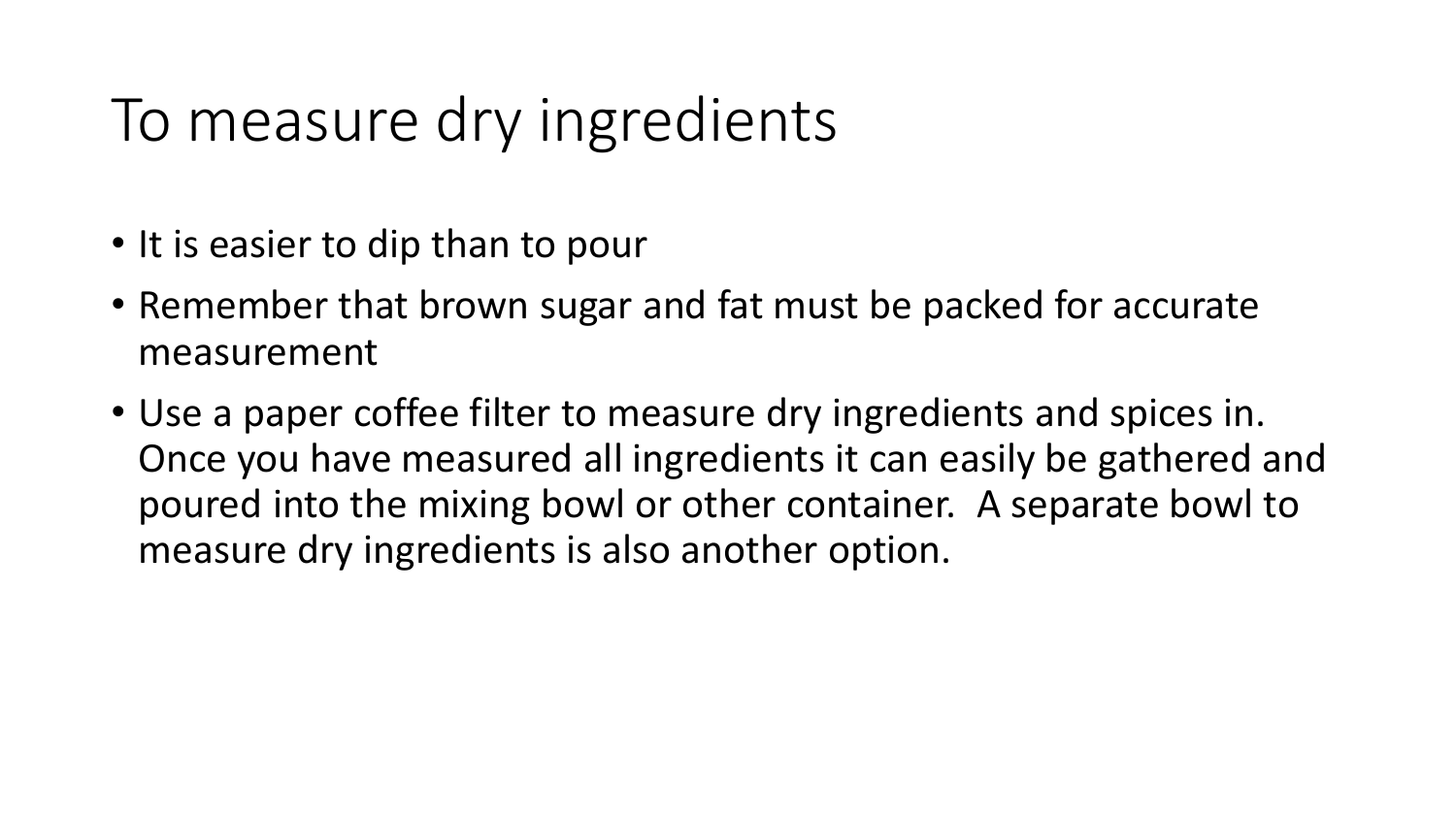## Leveling Dry Ingredients in a Measuring Spoon or Cup

- Fill measuring container heaping full of dry ingredient; then examine for fullness.
- Hold cup or measuring spoon in one hand and the spatula/knife in the other hand.
- Beginning at the handle of the measuring container, move blade slowly across the opening so that the entire opening is swept by blade edge, making sure that any excess will fall into dry ingredient container, bowl, or tray. (Some containers such as those for cocoa or powdered milk, do not have a large opening. A separate bowl is then used for the overflow.)
	- A Step-by-Step Guide to Personal Management for Blind Persons. AFB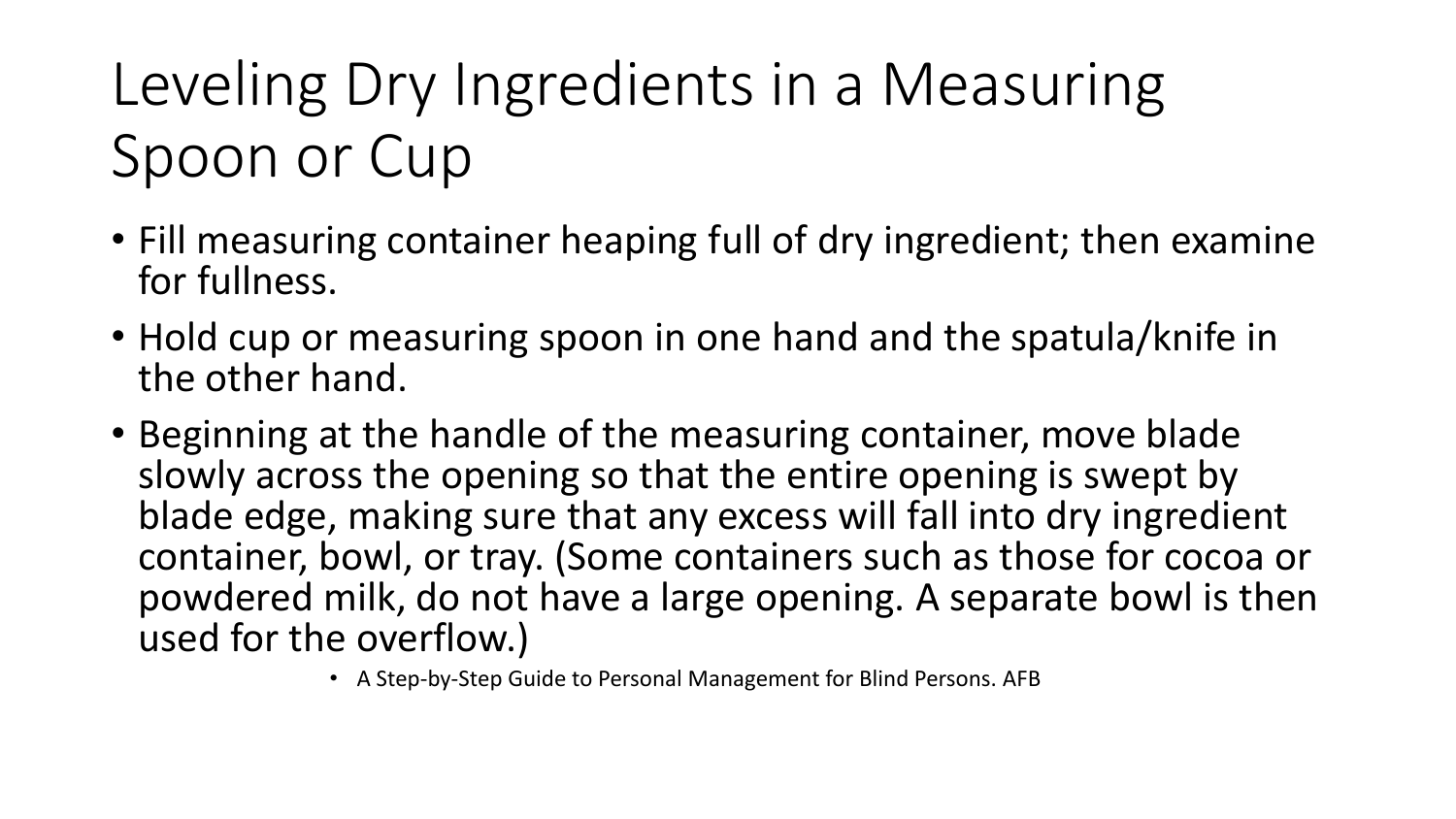#### Pitcher cups with spouts

- Easier with Liquids
- Pourfect brands have non-slip rubberized ring on bottom, handles for pouring, and pouring guide
- Pictured [POURfect](https://pourfect-products.myshopify.com/collections/collectibles-kitchen-home-kitchenware-utensils-measuring-cups-spoons/products/pourfect-1-2-4-cup-patriotic-beakers-made-in-usa-ships-directly-from-the-manufacturer) and [Braille](https://www.maxiaids.com/braille-and-tactile-measuring-cups-red) Measuring Cups

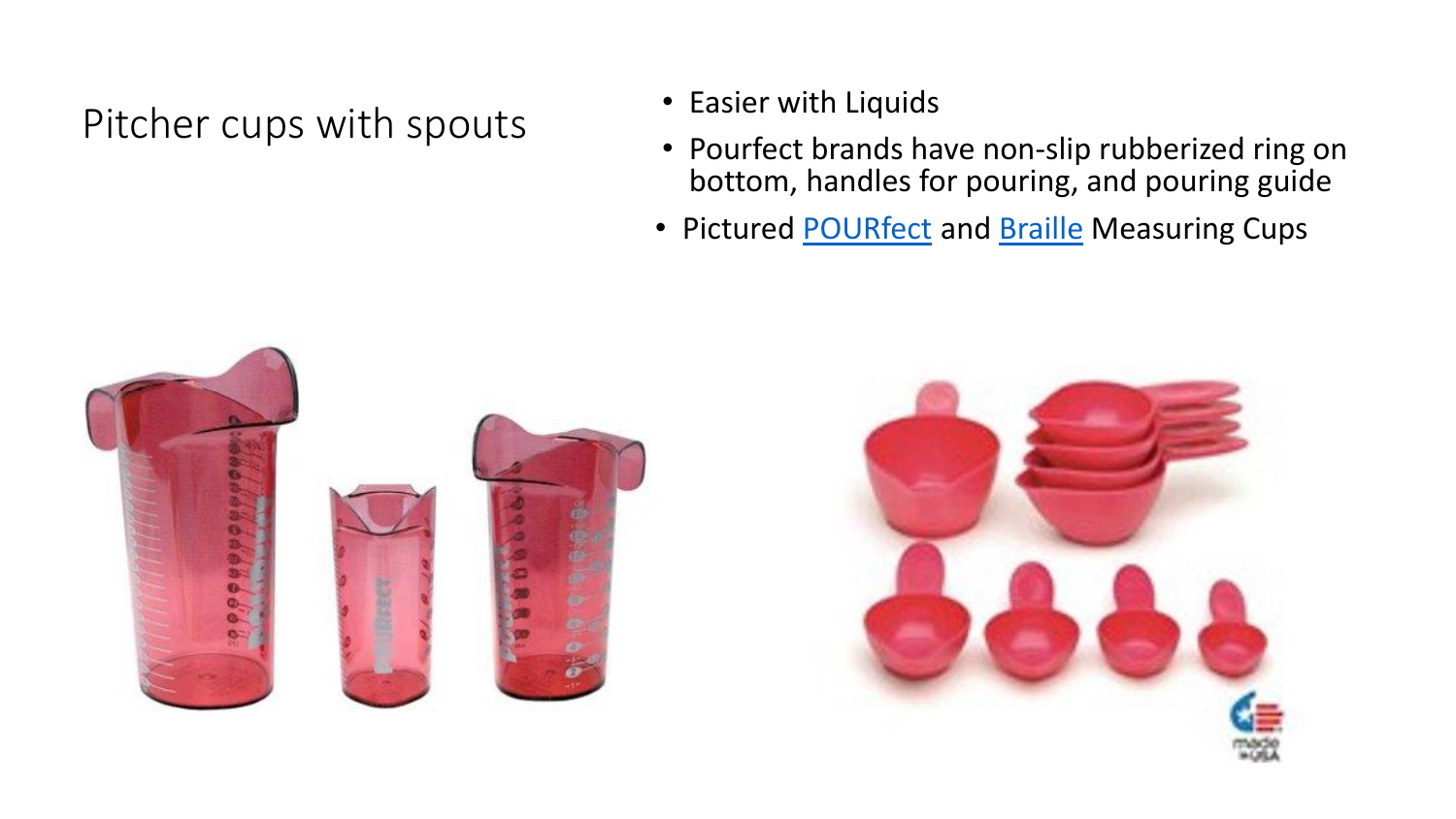### Pouring Techniques

- The cup or container into which the liquid is to be poured should be placed on a flat surface
- Position the spout of the pouring vessel at the rim of the receptacle before the liquid flows out.
- Hold the pouring vessel in one hand and place the spout between the thumb and forefinger of the other hand, resting on the rim of the receptacle.
- Pour slowly
- If pouring container is full, adjustment will need to be made in the angle to which it may be tipped.
- If liquids or oils are kept in a wide-necked container, they may be dipped into with a long-handled spoon, bent so the bowl forms a right angle with the handle.
- Note the fullness of the receptacle in one, or a combination of, the following ways
	- Place the finger over the rim of the receptacle
	- Notice the difference in the sound of the liquid as it nears the top
	- Note the weight of the receptacle.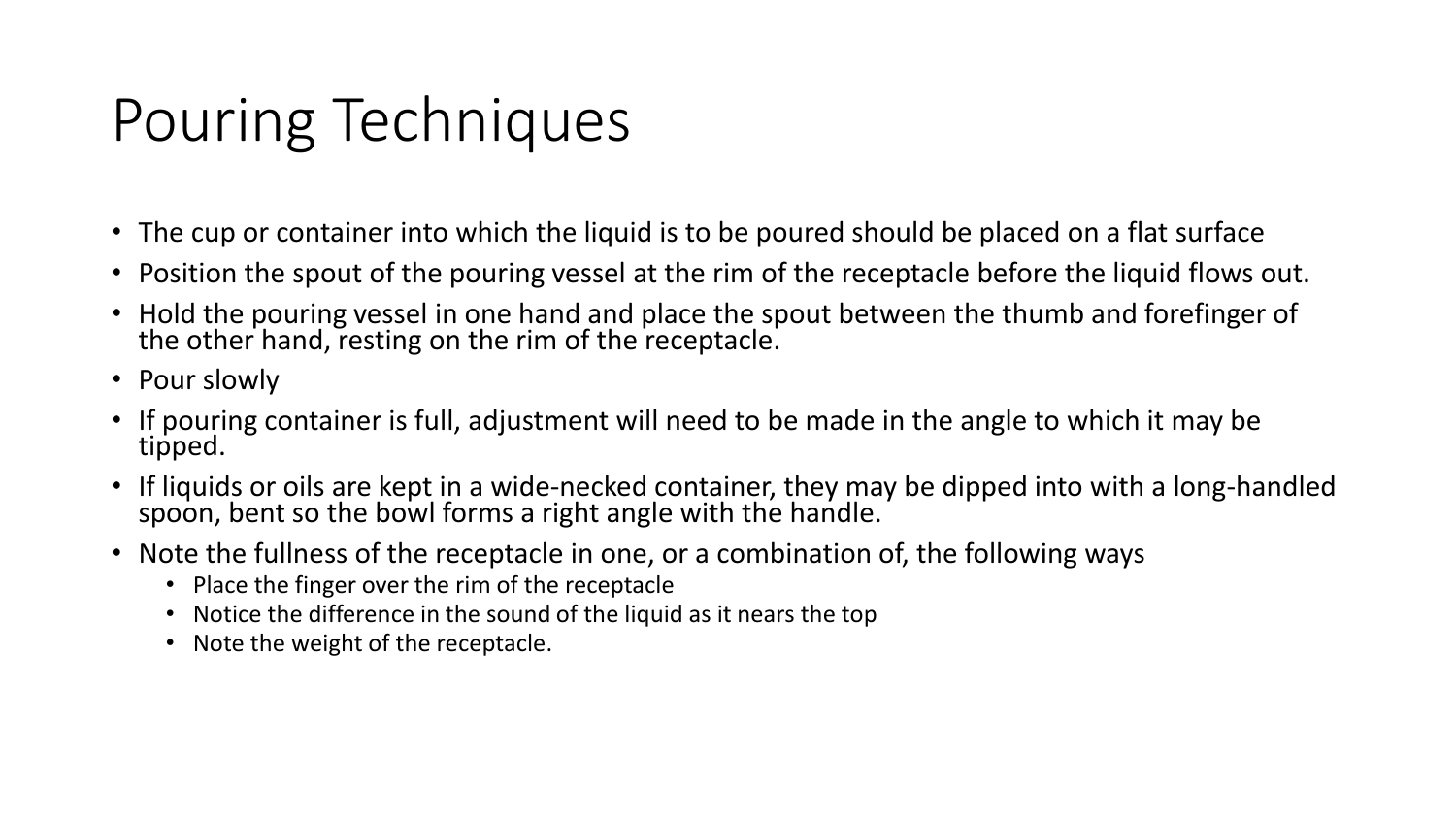### To measure Liquids

- When measuring liquids, it is advisable to place the cup on a try and pour from the container into the cup. The index finger of the opposite hand may be used to determine when the measure is full.
- Use pouring technique or dip from wide-mouthed jar.
- Pour as near to the work area as possible
- Place container into or over a larger receptacle to catch possible spills or overflow (cookie sheet or tray).
- If liquid is to be carried, a free hand placed over a container of liquid will act as a leveler or pouring liquid into a larger container after measuring makes carrying easier.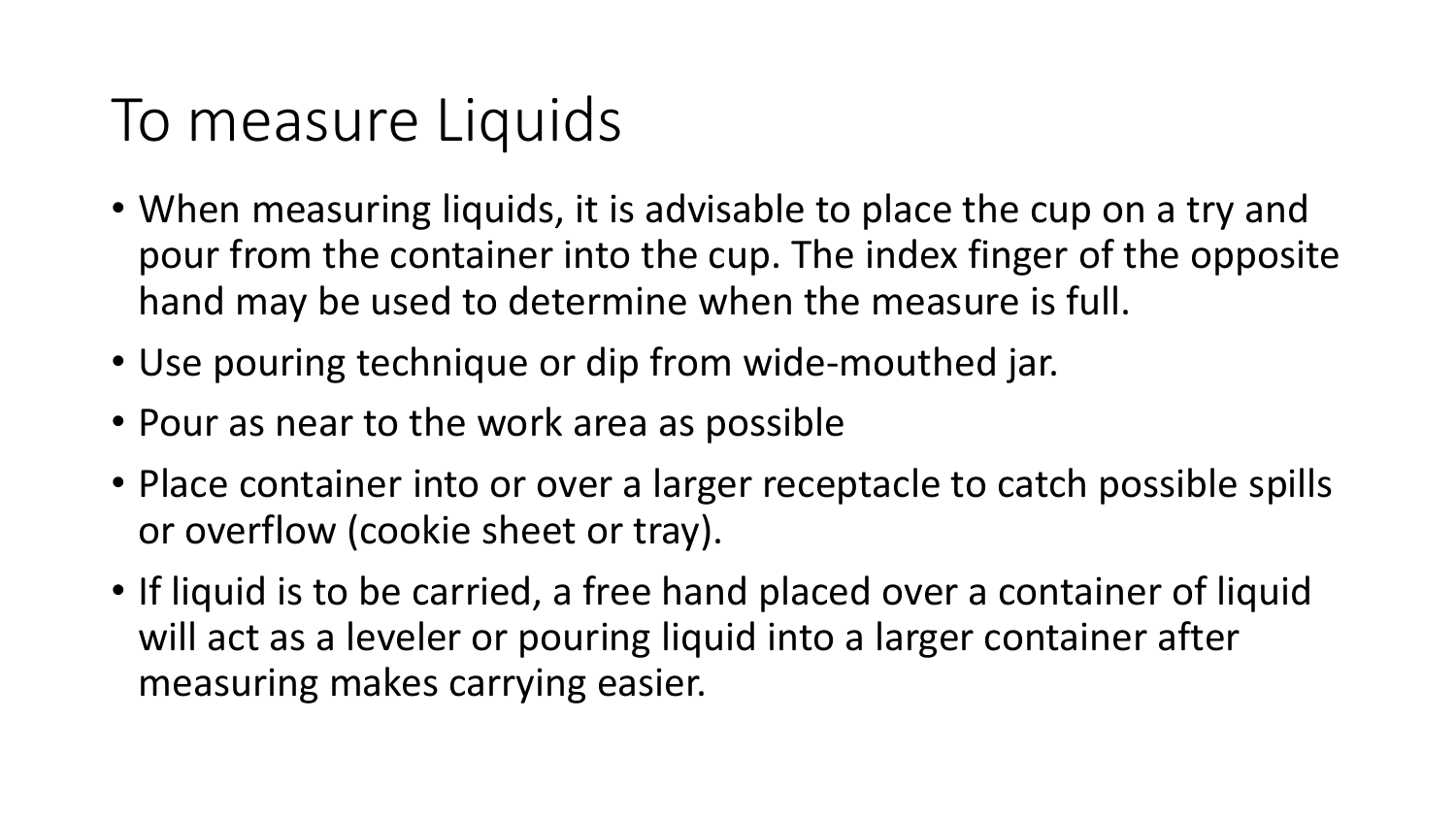- When pouring cold liquids use your index finger and thumb to position the spout over and in contact with the edge of the glass. Slowly pour the liquid into the glass using your index finger over the edge and into the glass to gauge the liquid level. Listen to the change in sound as you pour the liquid. Also, become familiar with the weight of the empty glass and notice the change as the glass is filled with liquid. You can also use the cue by saying "say when" if you are pouring for a guest or use a battery-operated [liquid level indicator.](https://www.maxiaids.com/dual-sound-liquid-level-indicator)
- When pouring hot liquids put your finger slightly over the edge of the cup and stop pouring as soon as you feel the warmth of the liquid. When pouring hot liquids, you [may find it easier to pour over the sink or a tray. A liquid](https://www.maxiaids.com/dual-sound-liquid-level-indicator) level indicator, a fishing lure bobber, ping pong ball are other alternatives when you don't want to use your finger.

Living the Independent Life: Simple Ideas and adaptions for daily living tasks, Joyce E. Strother

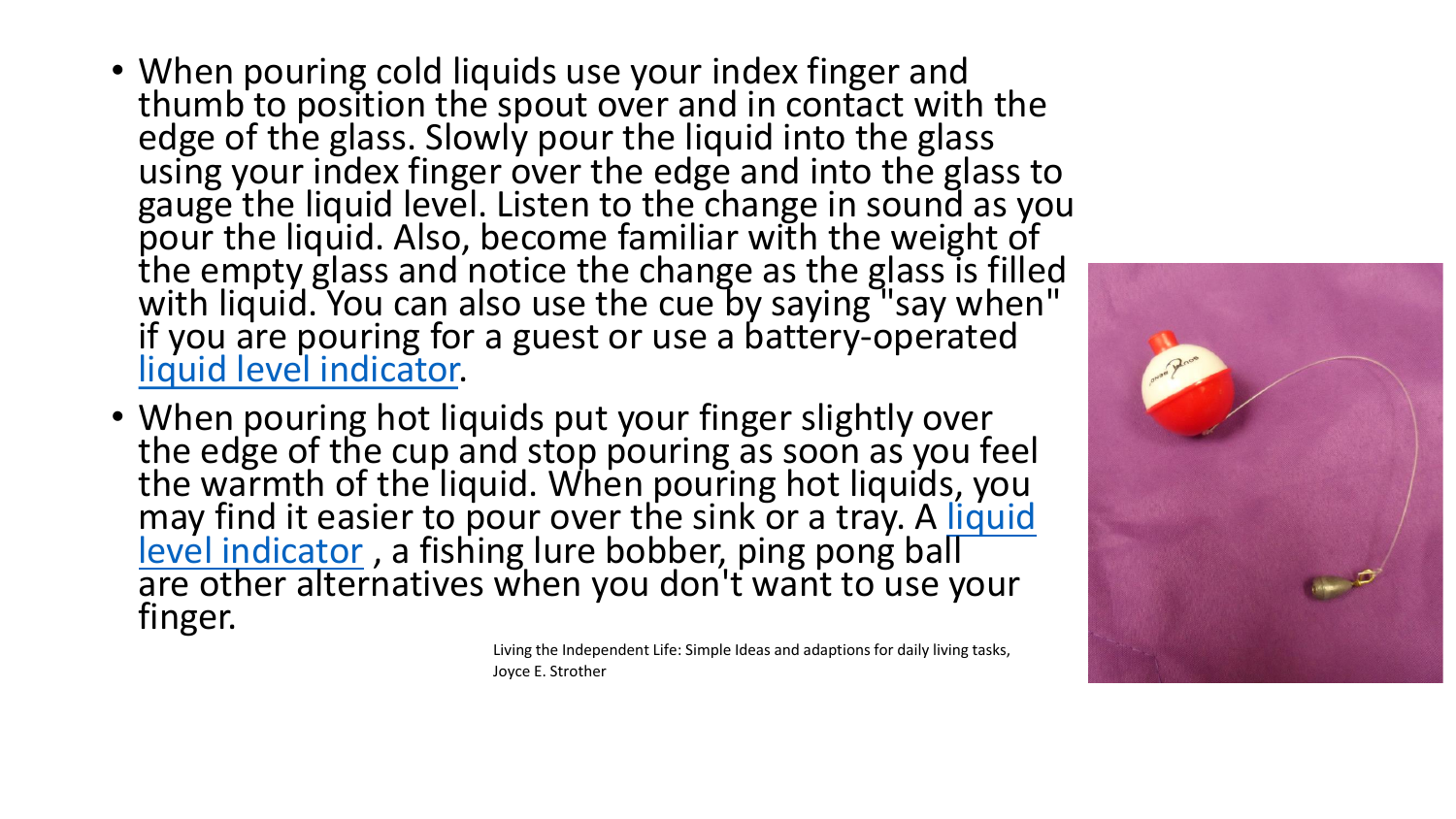## Measuring Spoons

- Bent measuring spoons for measuring liquids
- A set of graduated long-handled measuring spoons preferably with [flat bottom](https://www.amazon.com/Chefrock-Measuring-Spoons-Premium-Stainless/dp/B07NQ6TJXS/ref=sr_1_28?crid=2B6I2TMVAB7PJ&keywords=flat+bottom+measuring+spoons&qid=1637402706&qsid=138-1242749-0033949&sprefix=flat+bottom+measuring+spoons%2Caps%2C169&sr=8-28&sres=B07PXM749F%2CB013FW3AKG%2CB07TJMTQTN%2CB06X3X33GW%2CB01JYETZGC%2CB07VKJYY3N%2CB015NYP6L0%2CB082DV3B7V%2CB07VRKTYHS%2CB01IMST0ZW%2CB07S6SFFCB%2CB07BG95Q77%2CB00004SU1I%2CB06W5FQJQX%2CB085G6Z8YR%2CB01E2HU4A2%2CB005KDCMN0%2CB07PX3X5ZT%2CB07SS448PK%2CB08MQ6F2Z5&srpt=MEASURING_CUP) rather than rounded bottoms, are easy and convenient to use



In order to steady a measuring spoon, it is recommended that a handled cup be placed on a flat surface. The bowl of the measuring spoon will be placed over the of the cup and both the handle of the cup and the handle of the measuring spoon will be held firmly together. Any extra liquid that spills will be in the cup and can be returned to its original container with the use of a funnel.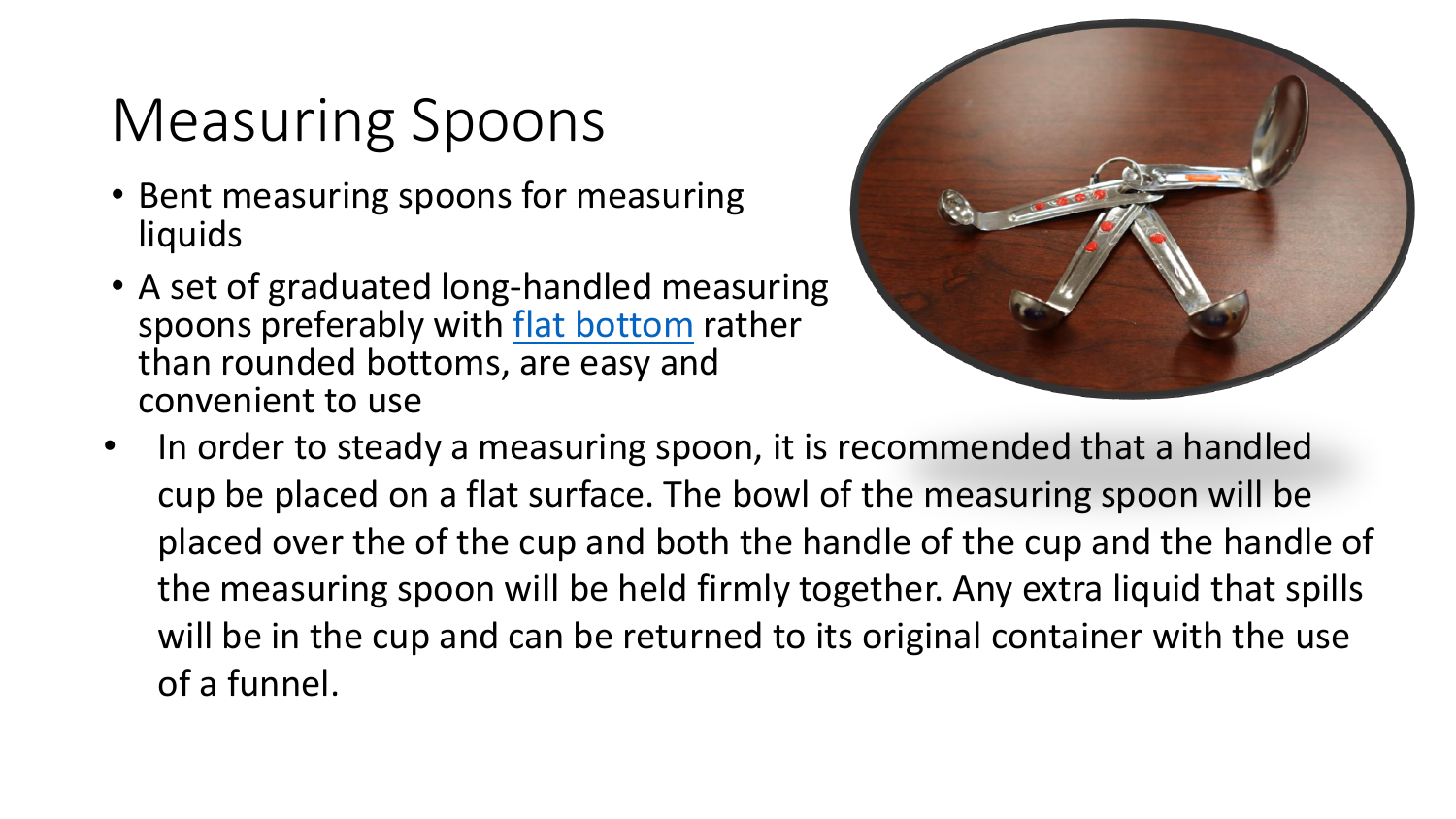## Quick & Easy Expanded Core Curriculum

- Fill a small container with water. Set it on the counter next to an empty bowl. Orient student to the set-up and to a bent metal measuring spoon
	- Use hand-over-hand method to slide the bent measuring spoon straight down the side of the container with the water. Next, slowly pull the spoon with the liquid straight up.
	- Keep the spoon as level as possible and pour the contents into the other container
		- Tip: Use high-contrast liquid and bowls
		- Make a microwavable cake, measuring the water as directed.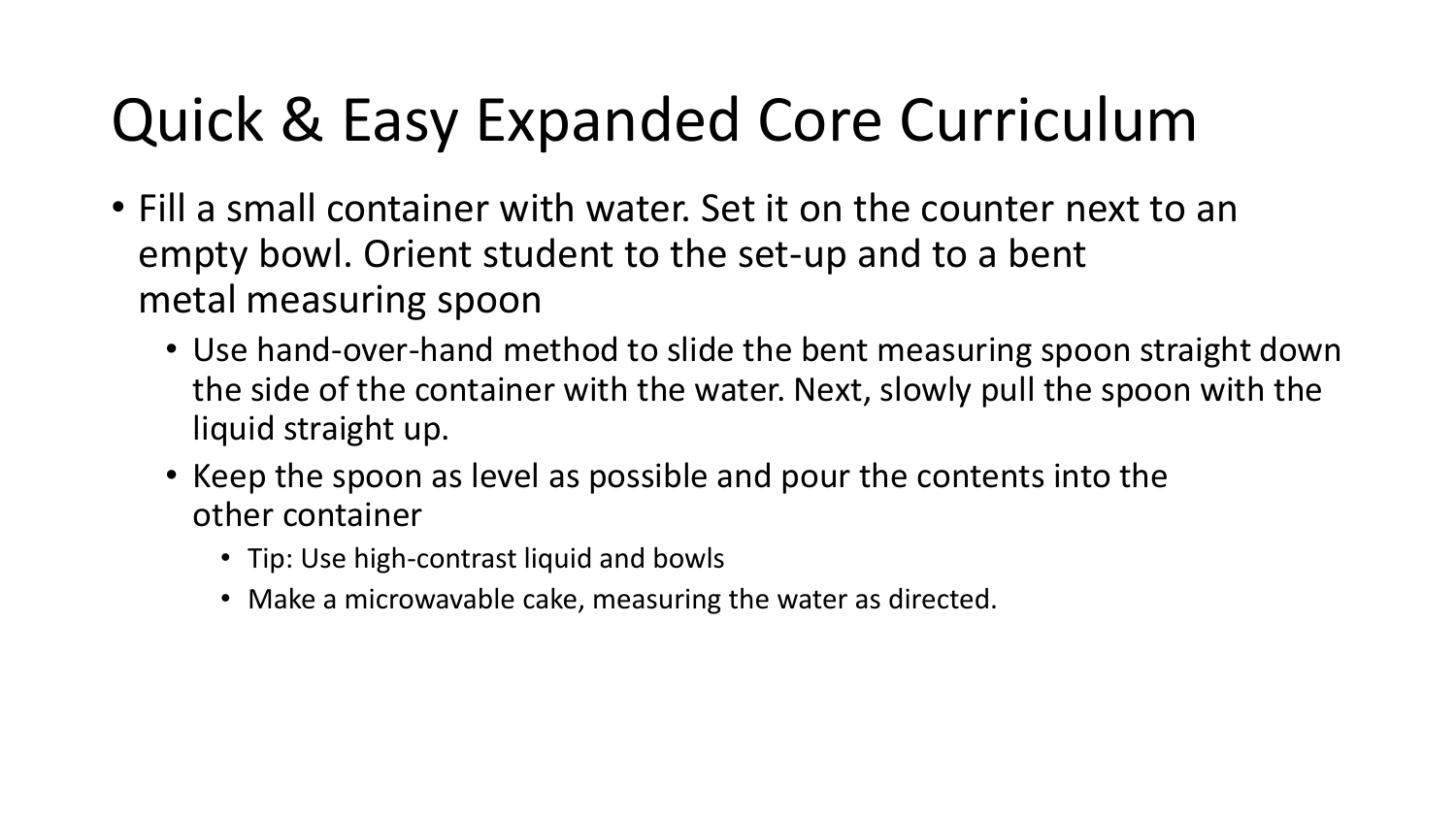#### [Kitchen Scales](https://www.maxiaids.com/vox-2-talking-kitchen-scale)

- Measure by weight and not volume
- Not all recipes give a weight option

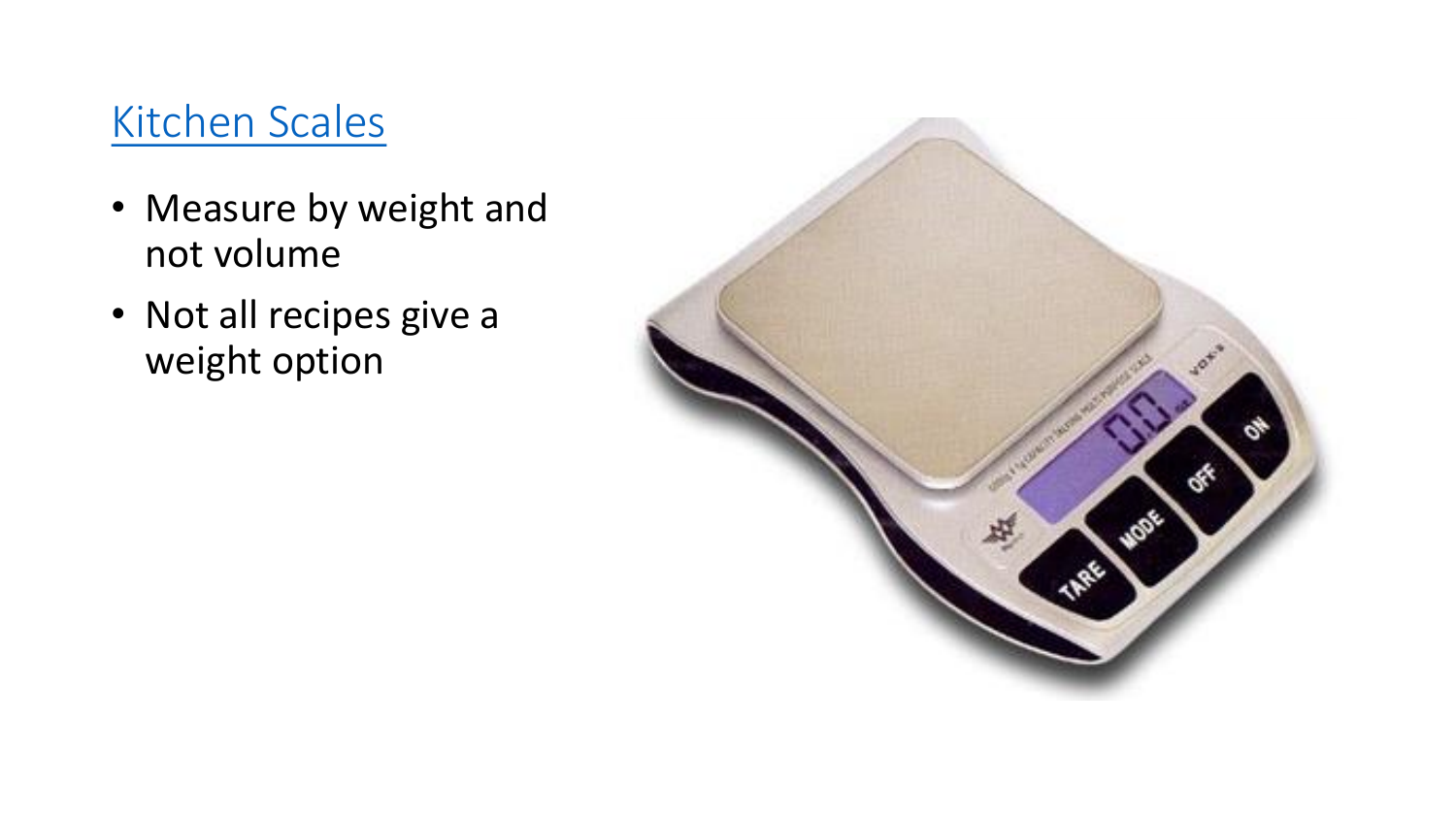### Low Vision Recommendations

- Lighting
	- Gooseneck lamps or fluorescent lights over the counter
- Color Contrast
	- Dark utensils for measuring flour and by working with dark ingredients on light-colored plastic sheets or boards with light ingredients on dark surfaces.
	- Also consider what color your surface is that you are working on. Use contrasting colors as much as possible. (change color for contrast with the tray or cookie sheet you are using, can also add a different colored placemat in the tray.
	- Use brightly colored tape on handles to distinguish between measuring cups/spoons and ease of locating handle (3M brand tape lasts longer through washing processes)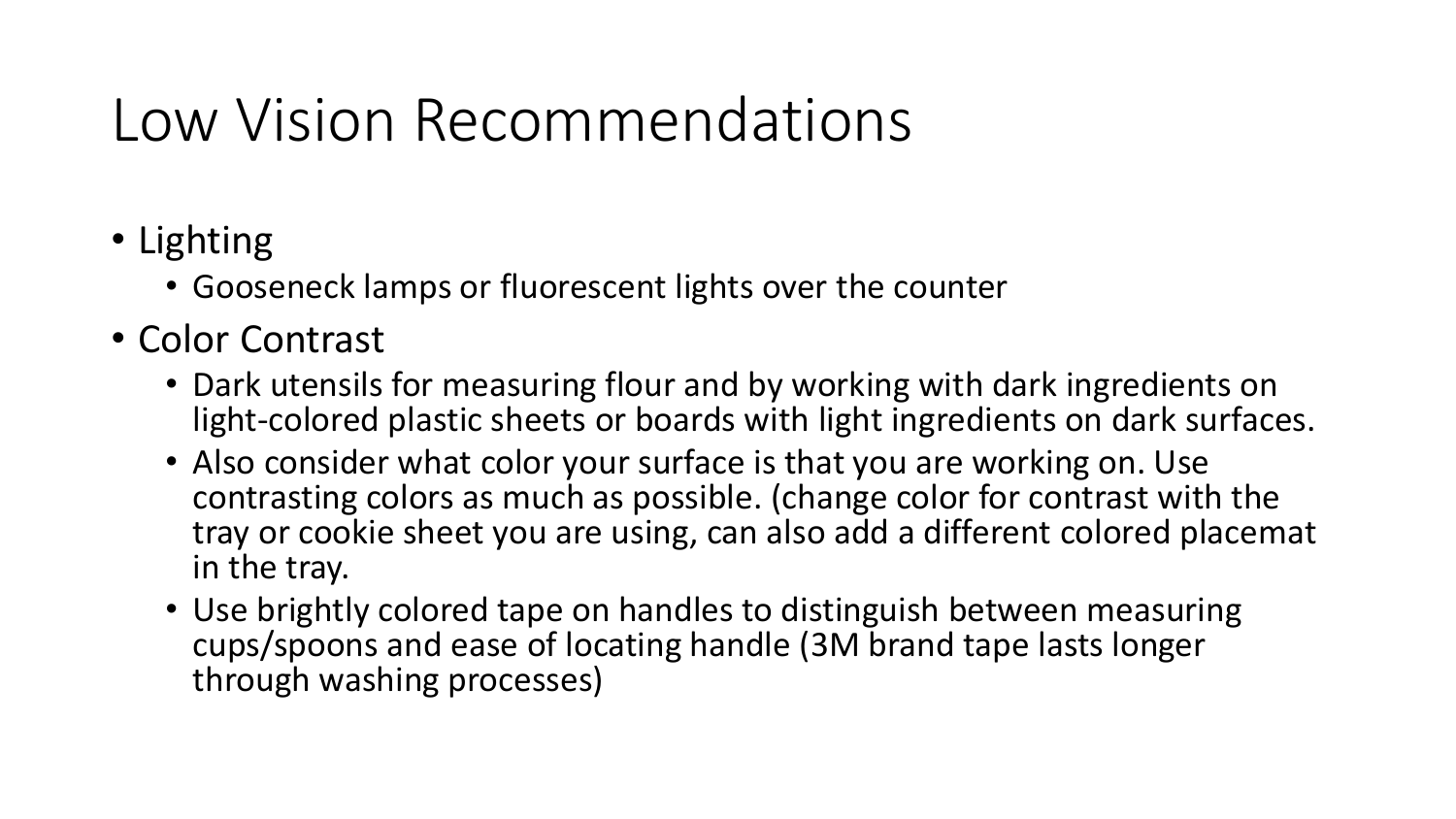## Marking Options for Identifying Measuring Devices

- Low vision-light colored equipment can be marked with permanent markers
- No Vision-braille, puffy paint, high dots, or cut notches
	- Tactile markings can be personally developed
		- Sample: for measuring cups one long line down the handle is 1 cup. 2 dots for half cup, 3 dots for third cup, etc. For unusual ones such as two-thirds cup place two dots then a horizontal line across handle then three dots
		- Measuring spoons can be done in the same way with one long line for Tablespoon and dots for teaspoons.
- **Cover all in clear nail polish to protect during washing process.**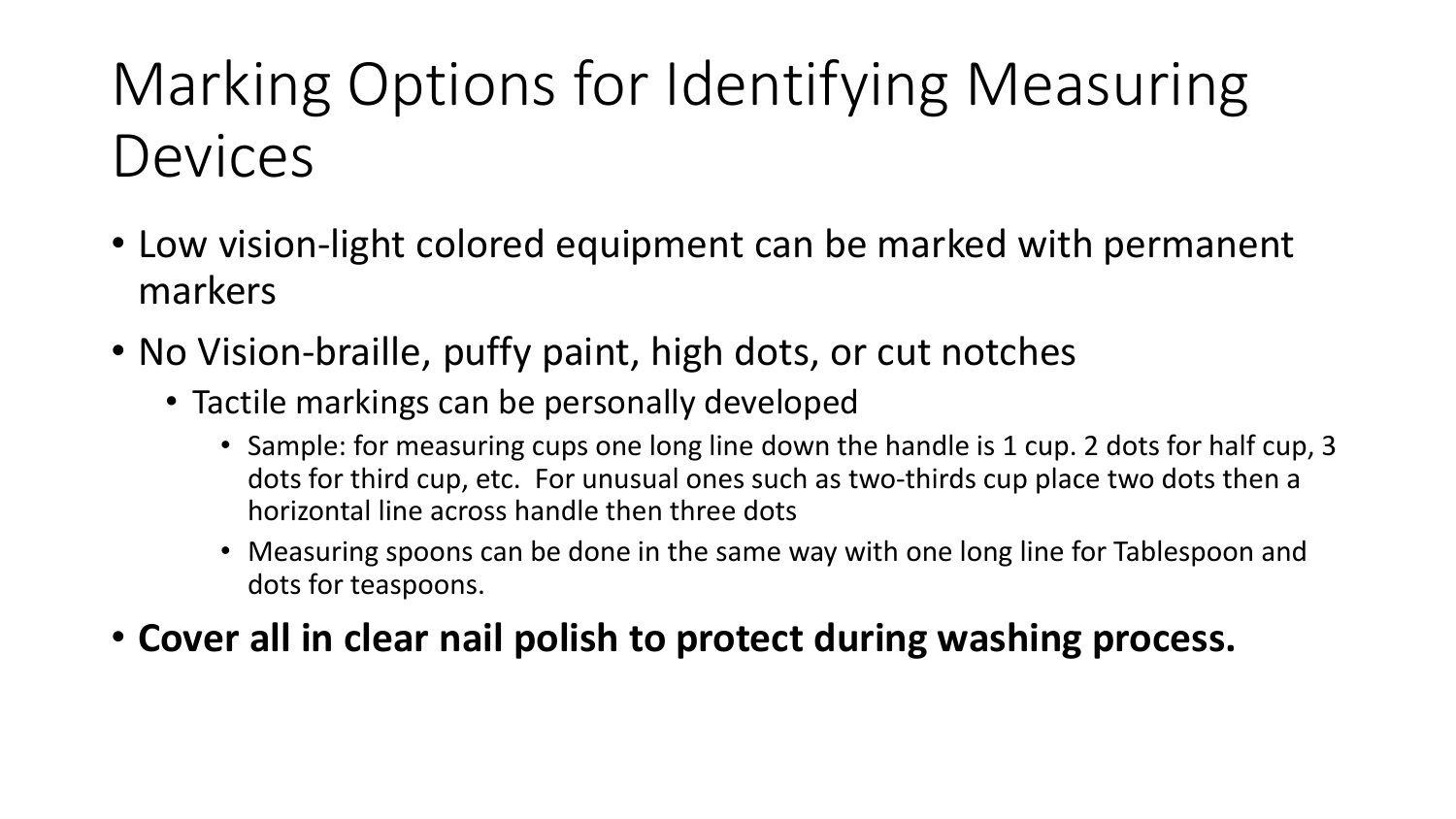## Miscellaneous

- Flour to sift before or after measurement.
	- Flour sifted-Measure first then sift
	- Sifted flour-Sift first then measure.
- Sometimes used measurements:
	- Pinch solids=less than 1/8 teaspoon
	- Dash liquids = 2-3 drops
	- Handful
		- Flour= to keep dough from sticking when being rolled out.
		- Herbs= 12-15 leaves
- Stainless steel measuring equipment is a little more expensive but holds up better, lighter weight spoons easier to bend
- Graduated measuring equipment may be nested for convenient storage and distinguishing between individual measuring capacities
- Equipment may be braille marked or otherwise distinguished so that sizes may be read by touch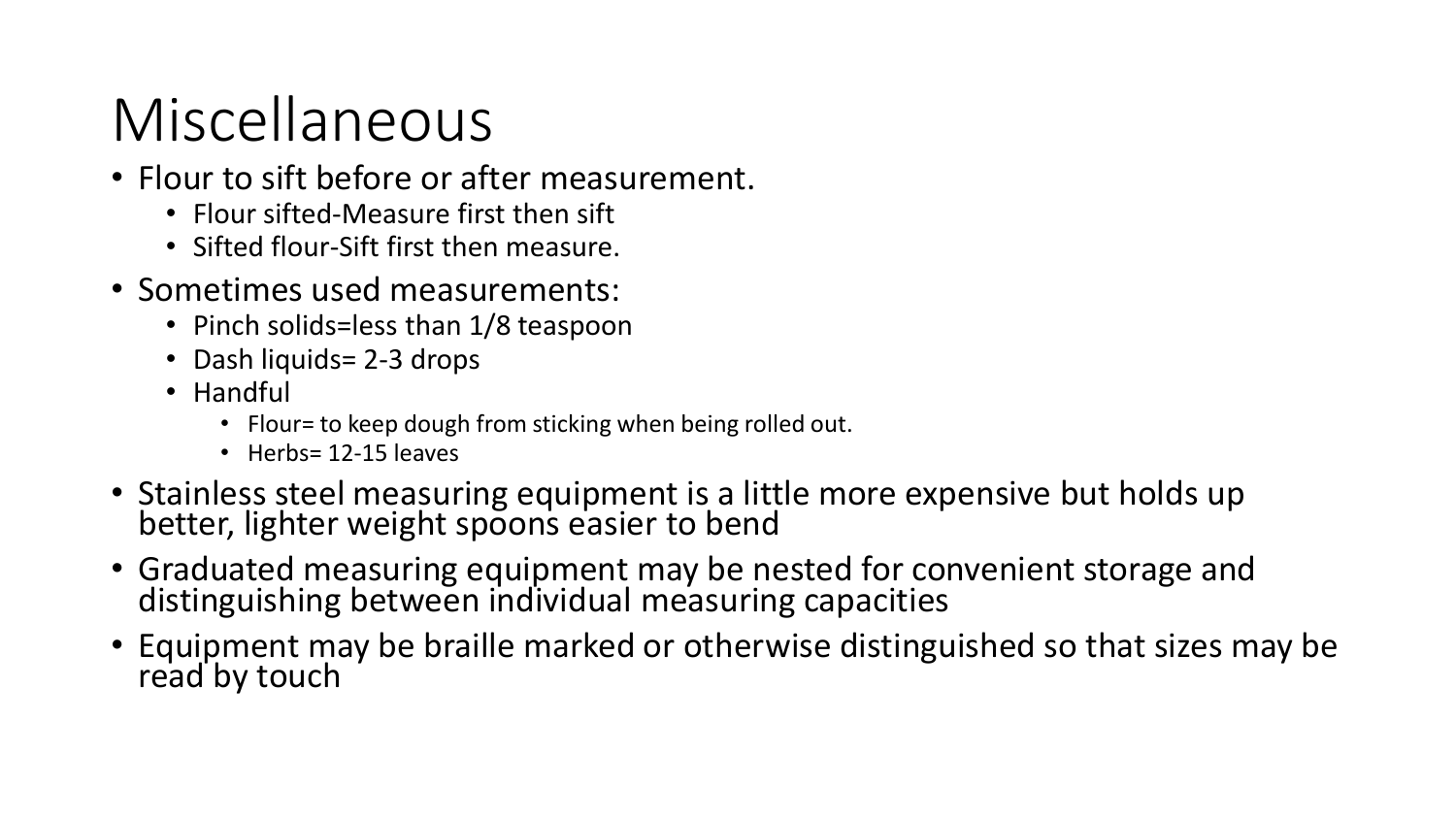## Tips from *The Complete Idiot's Guide to Cooking Basics*

- Measure dry ingredients over a plate, tray, sheet pan, or bowl so you can catch the excess and put it back in the container.
- Spoon flour and similar ingredients into the measuring cup. Do not scoop the ingredients using the cup itself because that "packs" the cup too much and the measurement won't be precise.
- Add enough of the ingredient to come above the rim of the cup, then level it off with the straight edge of a knife.
- Never shake, pat, or pack down dry ingredients. This gives an imprecise measurement. There is only one exception: always pack brown sugar
- To measure salt and other dry ingredients used in small quantities, use measuring spoons, scoop the ingredient, and level off the top as you would for flour.
- Measure fats such as shortening at room temperature, when they are easier to pack into the cup.
- To measure fats accurately, pack them down in the cup to get rid of air pockets. Add enough to come above the rim, and then level it off with the straight edge of a knife.
- When you measure liquid ingredients, don't raise the cup to eye level to see if the measurement is accurate. Leave the cup on the counter where you know it will be level, and bend down to see the cup at eye level.
- Measure small quantities of liquids (1 tsp for example) over a bowl so that excess amounts will not go into your recipe.
- To save washing and drying in the middle of a recipe, have two sets of measuring spoons handy: one for wet ingredients and one for dry ones.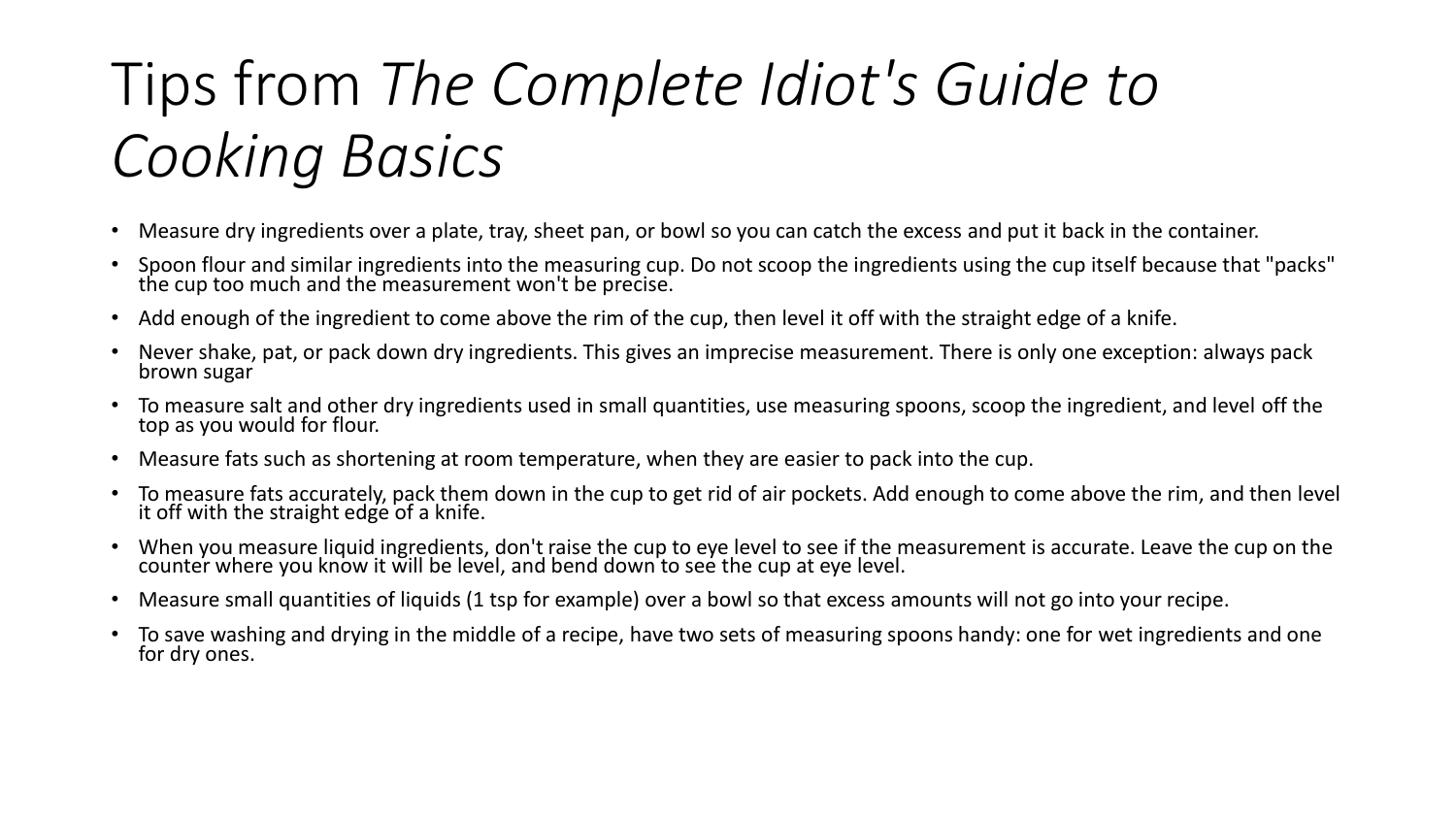TSBVI Independent Living Activity Routine Measuring Suggestions:

- Flour/Ground Dry Ingredients
	- If the recipe calls for sifting, measure after sifting.
	- Lift lightly into measuring cup
	- Do not shake or tap the flour down
- Grated Chopped Items
	- Pack cheese, dried fruit, nuts, or coconut lightly into measuring cups
- Liquid Flavorings/Extracts
	- Pour liquid flavorings or extracts into a large mouth jar or bowl.
	- Bend handle of a metal measuring spoon creating a dipper or ladle.
	- Lower the bent spoon into the jar or bowl and lift out.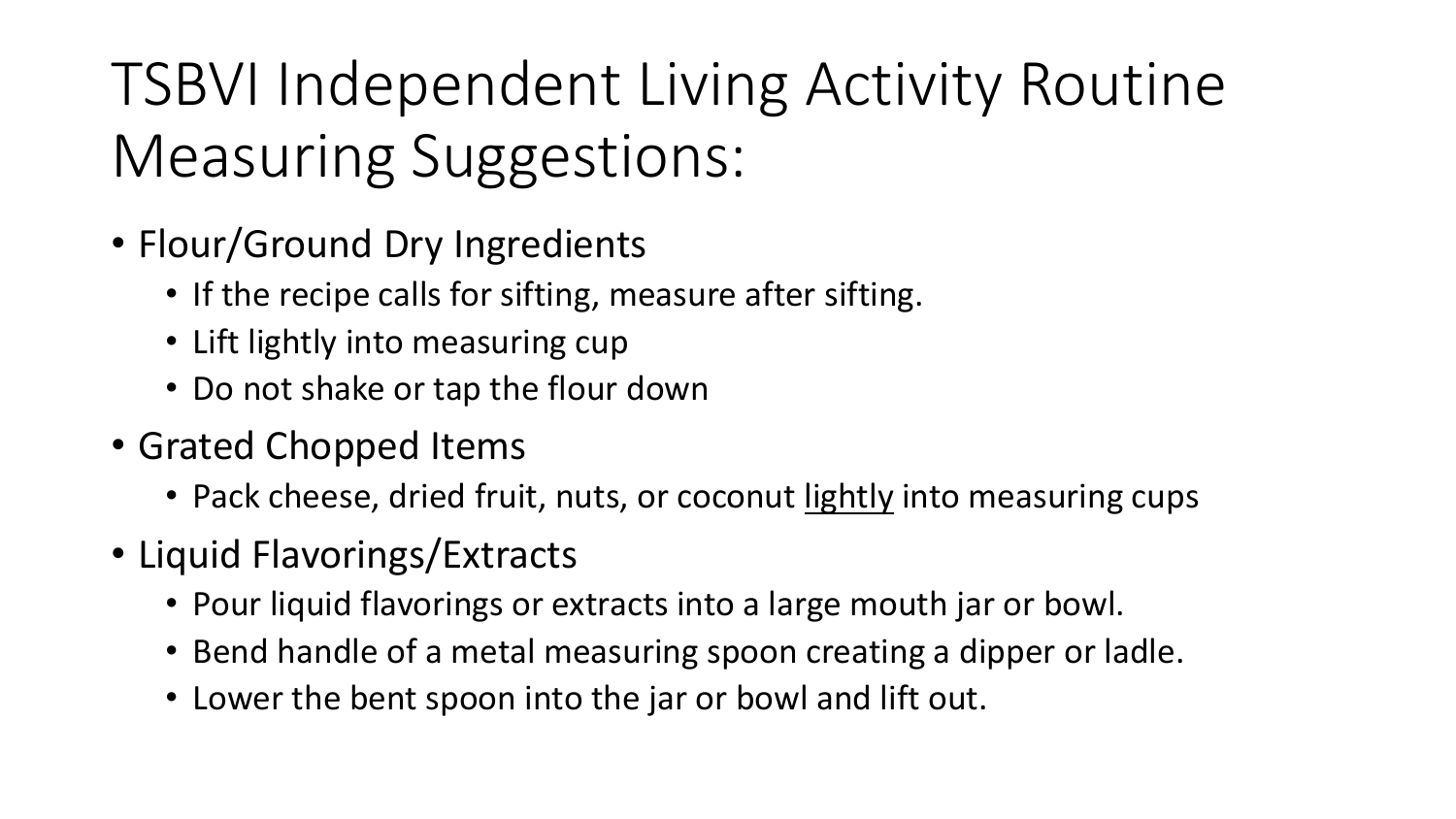

- Butter & Margarine
	- Use sticks which equal 1/4 lb. or 1/2 cup
	- One tablespoon equals about ½ inch which is the width of most knife blades: Lay the blade of a table knife on top of the butter, lining up with the end of the stick, then roll the knife edge to a cutting position and cut through.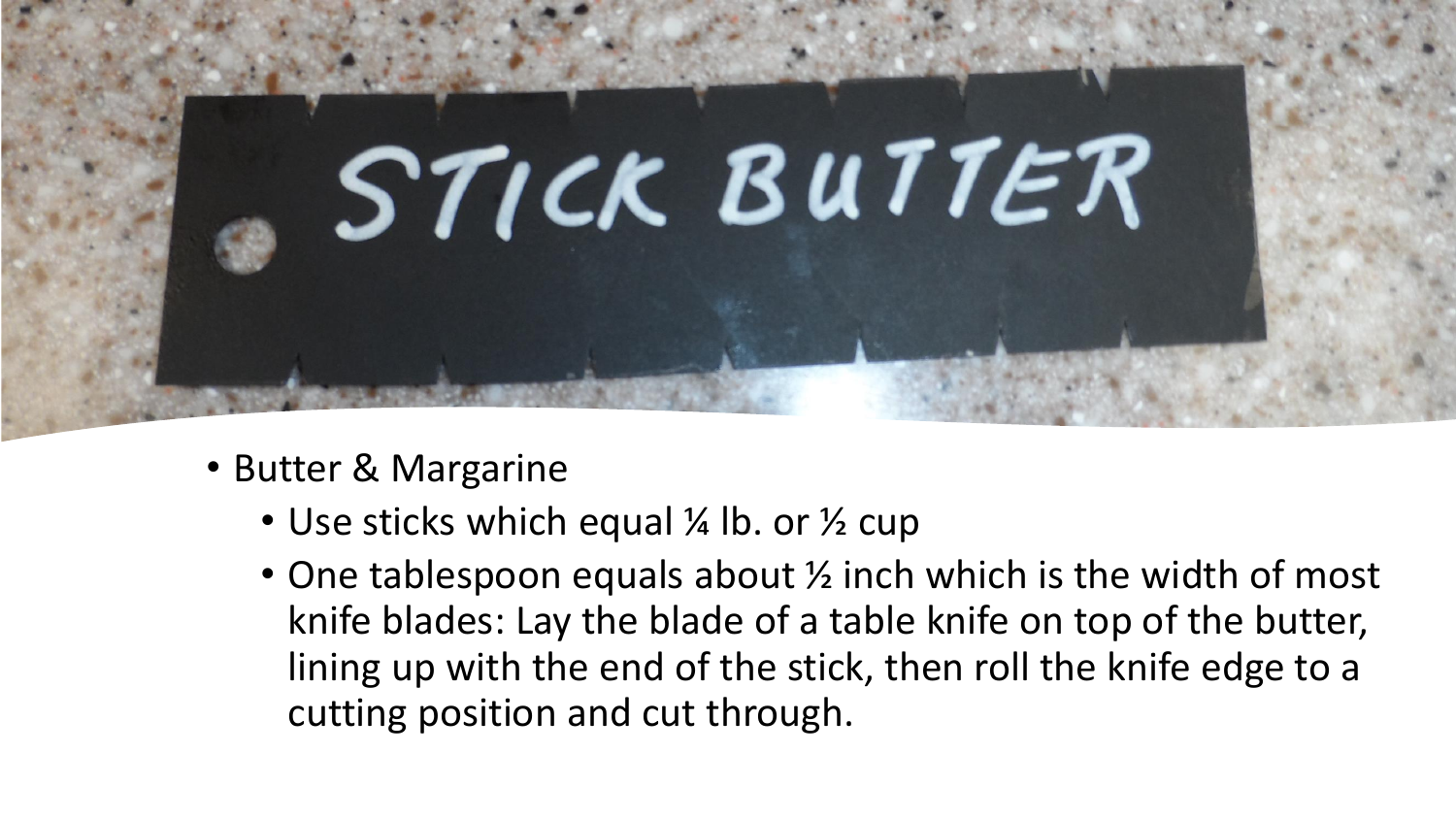#### • Liquids

- Hold by the handle extending thumb flat over the edge
- When liquid reaches thumb, the cup is full
- Store oil in the refrigerator. IT will be more easily detected tactually. Oil is difficult to feel at room temperature.
- Warm measuring cup before putting oil into it. This also works with thick liquids such as sirup, molasses, or honey.
- Measure oil before sticky ingredients.
- Powdered Spices/Salt/Baking Powder
	- Stir in the container a little to break up any lumps
	- Dip measuring spoon into container, bring it up full, or shake into palm of hand to scoop from it
	- For a pinch, drop first into palm of hand to check amount.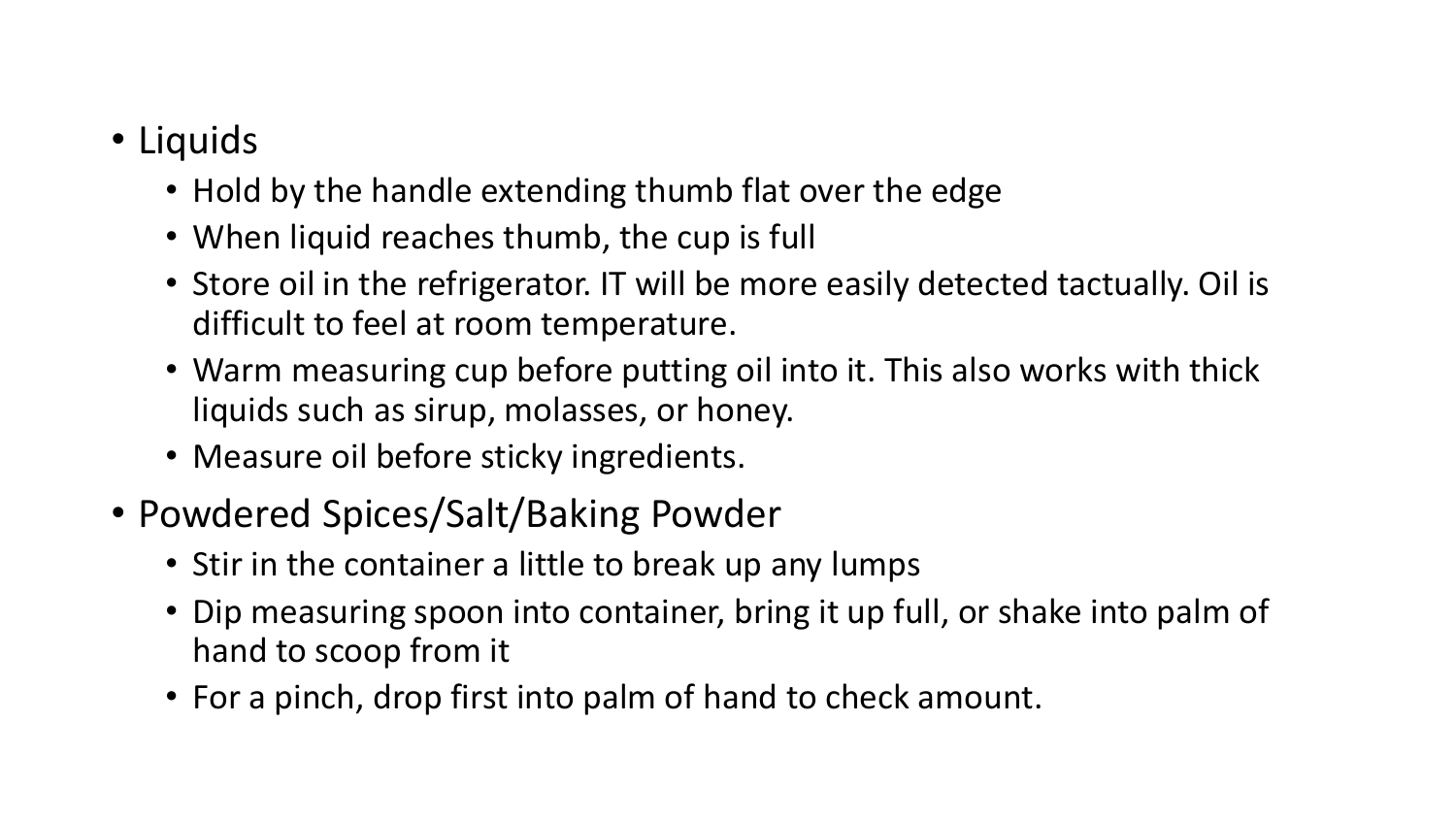- Shortening
	- Pack into measuring cup to eliminate pockets
- Brown Sugar
	- Pack down firmly into cup just enough to fill its shape
- Confectioner's Sugar
	- Press through sifter to remove lumps
	- Spoon lightly into cup and level off
	- Don't shake cup which will pack it tight
- Granulated Sugar
	- Lift lightly into cup or spoon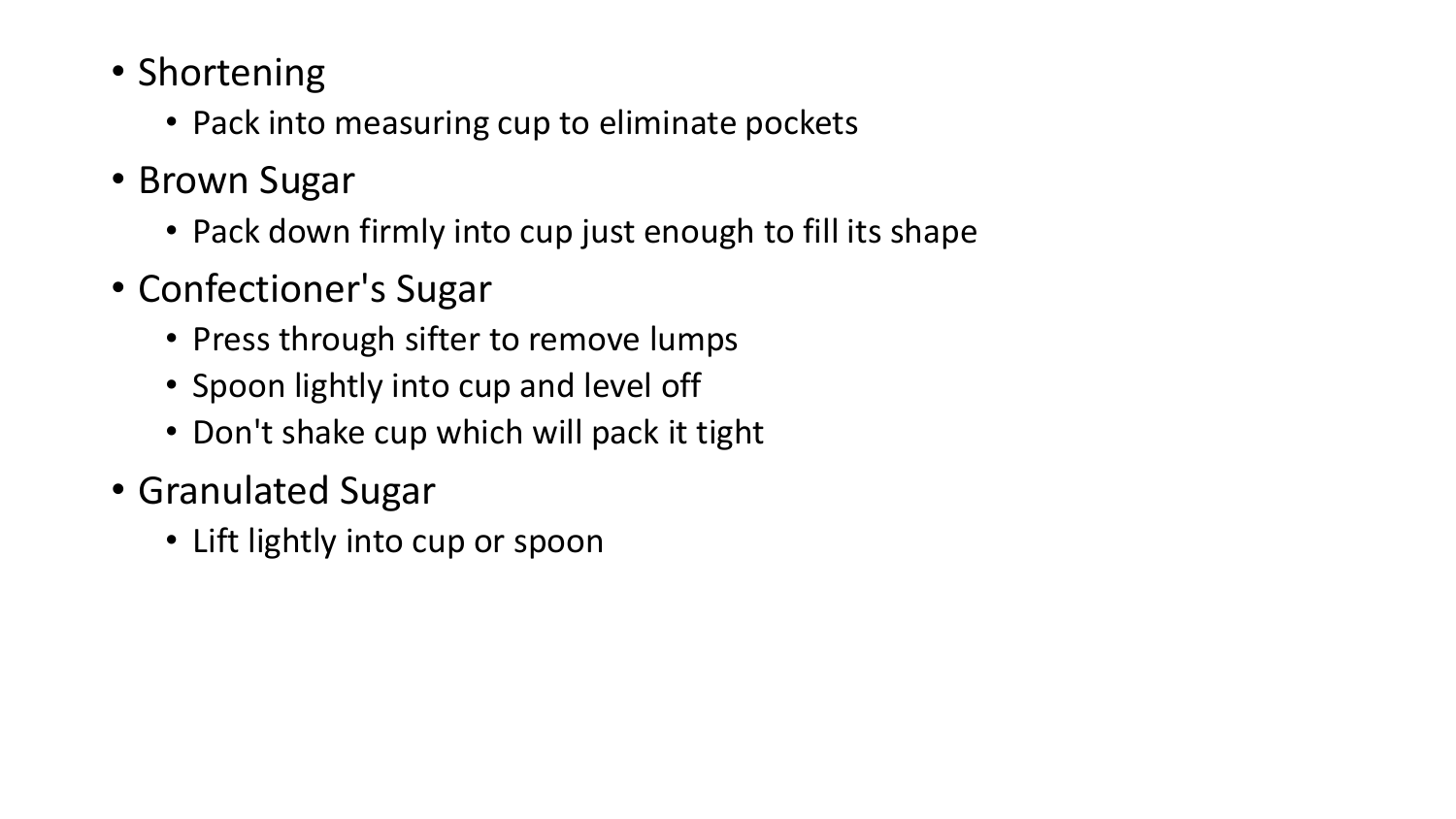### When the Cook Can't look by Ralph Read

"It is usually best not to add dry ingredients direclty into the crockpot or the mixing bowl. Dry ingredients flow deceptively, and recalcittrant trickly out of the box or other container may suddenly turn into a small avalanche. Measure first into an extra bowl or saucer, and then remeasure into the larger vessel."

"I find it easier to pour a tablespoon one-third or two-thirds full than to fill one teaspoon once or twice neatly and accurately. So, use a tablespoon to pour teaspoons and teaspoon to pour fractions of a teaspoon."

"Naturally, you don't prepare food with dirty hands. If your hands are clean, you can check the level of ingredients with your fingers, as you measure them."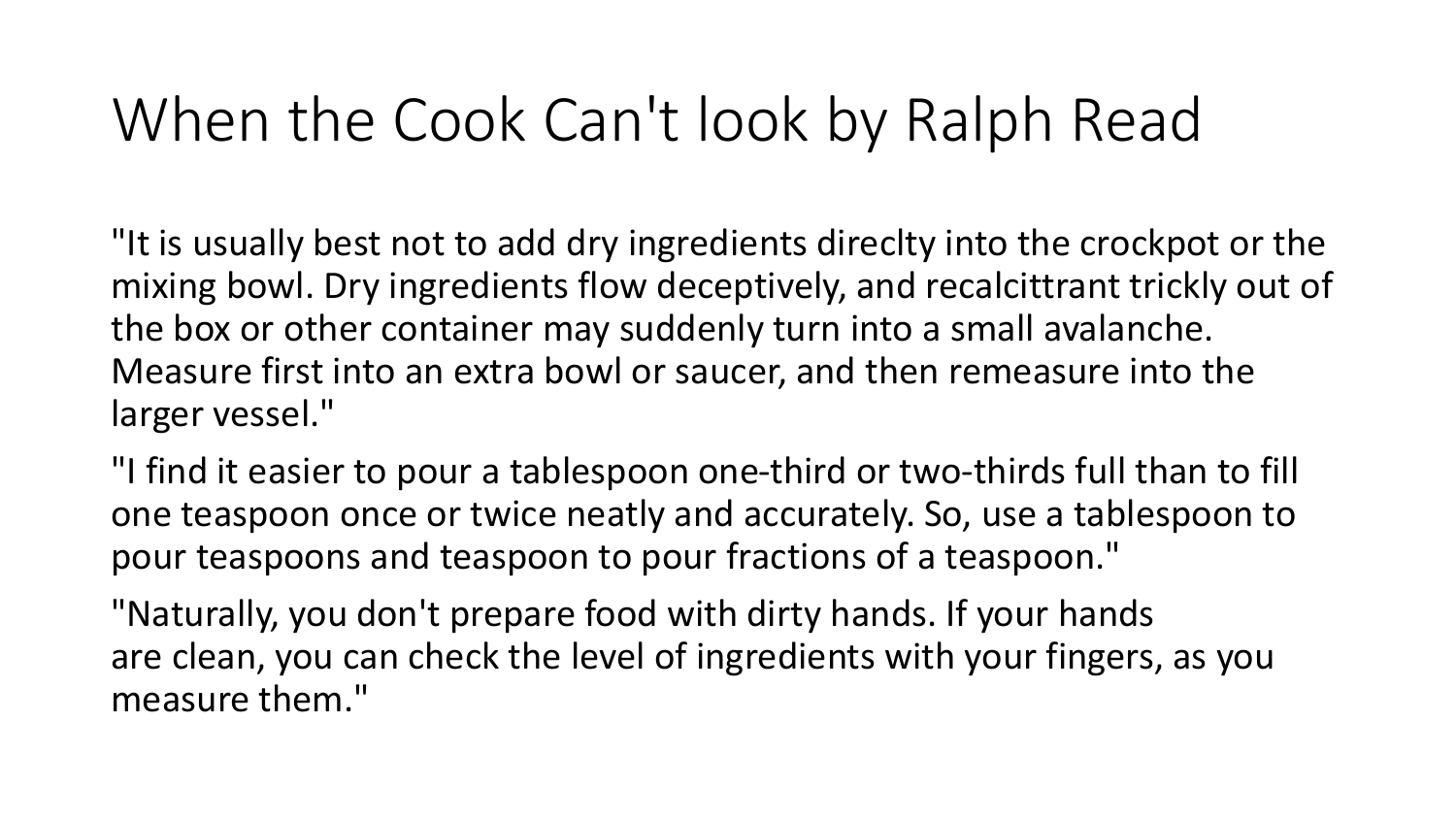## Measuring Flour: New York Infirmary Center for Independent Living

- Place the flour container in a safe position on the counter
- Locate the measuring cups/spoons and determine which size is required.
- Place the bowl near the flour container on the counter and locate the knife.
- Remove the lid from the flour container and place it in a memorized position out of your way.
- Hold cup/spoon by the tip of the handle, place into the container and dip it into the flour, using a scooping motion.
- The change in weight of the measuring equipment should be observed
- Hold the cup/spoon in a horizontal position and use the tip of the knife to locate the cup/spoon
- Turn the knife to a slicing position, move it across the top of the cup/spoon thereby ensuring the excess flour is "shaved" away by the blade of the knife
- Put the knife down, bring the cup/spoon to the bowl and tip the contents into the bowl.
- The index finger of the free hand can be introduced to ascertain whether the flour has been removed from the measuring equipment.
- Replace the lid on the container, clean the counter area, and the necessary utensils.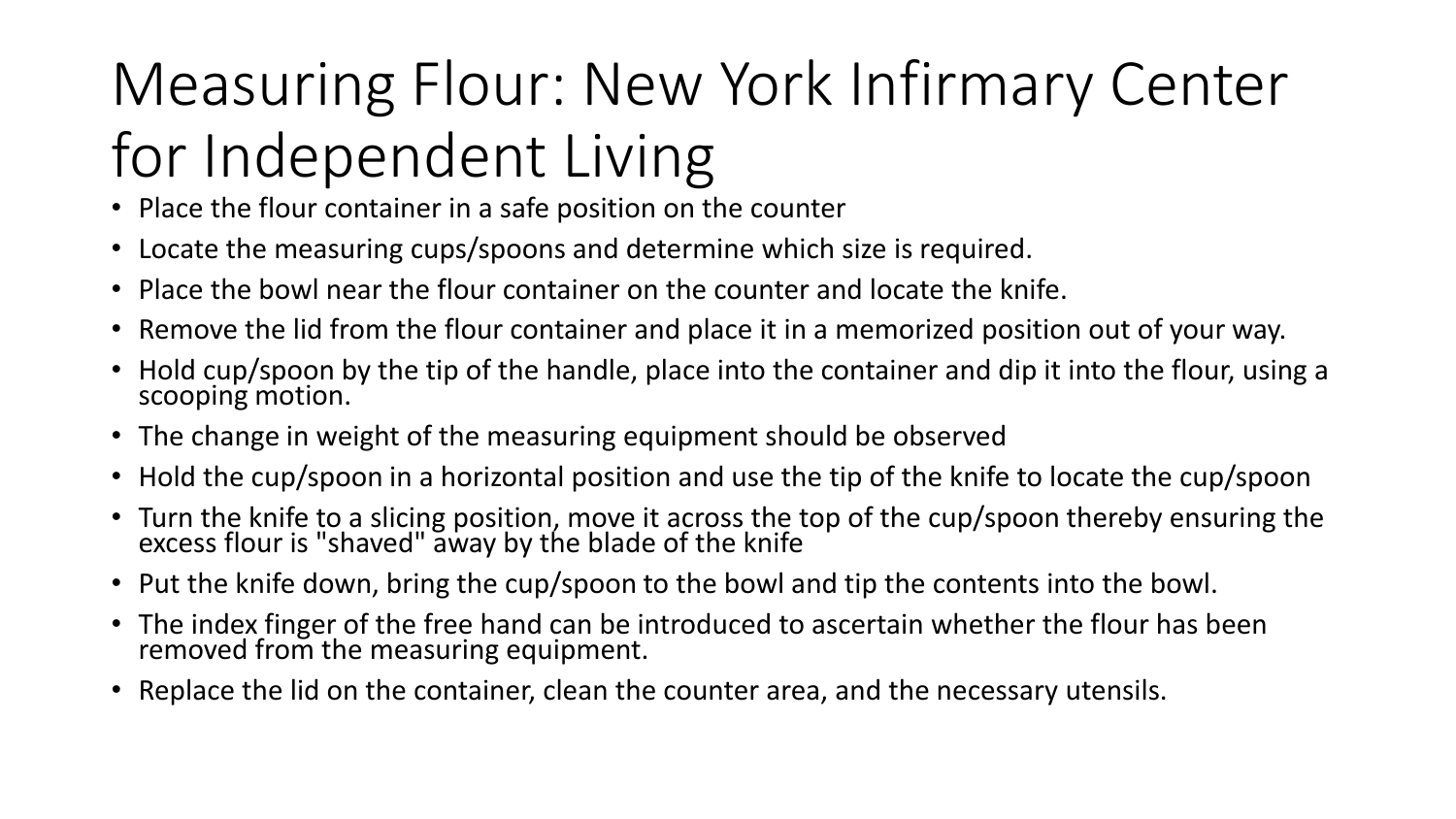### At Home Practice-Beginner Level

- Fill a cup with warm/hot water
- Pour a glass of milk from carton, bottle, jug
- Dip tablespoons of water from a wide-necked jar.

(HINT: Low vision students-Use colored liquids for contrast when practicing liquid measuring)

- Measure and level dry ingredients and place in bowl.
- Measure ingredients for a mug cup and stir together. Have someone help with cooking and removing from the microwave.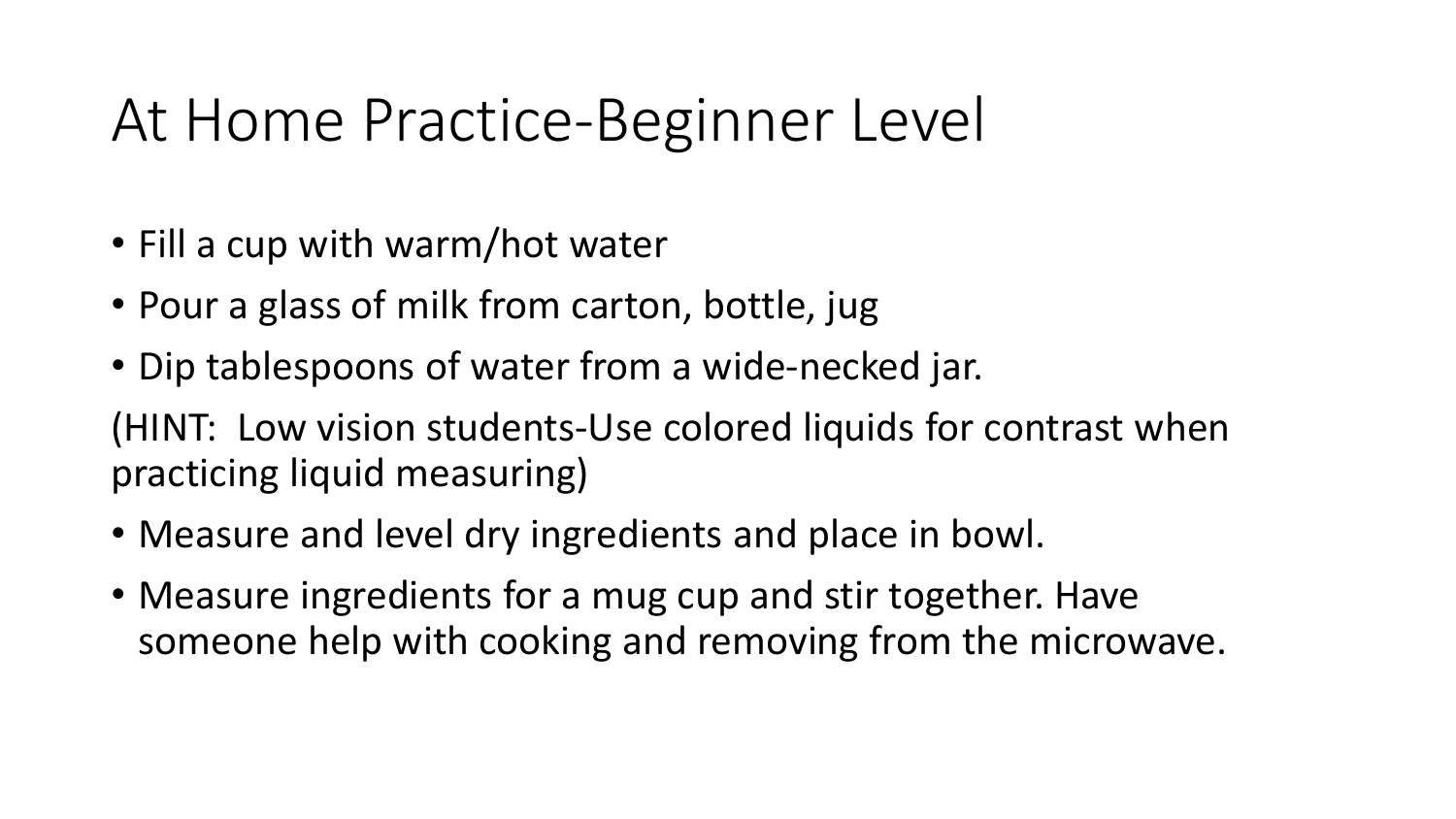#### Mug Cake recipe

1 box of angel food cake mix (add water only kind)

1 box of the flavor of your choice

Mix into ziplock bag or container.

To make a cake:

Into to a coffee mug add 3 tablespoons of cake mix and 2 tablespoons water. Using a fork, stir mix together.

Place in microwave and cook for one minute.

You can add sprinkles on top beforehand or add flavored syrup, ice cream, whipped topping or any other favorite addition.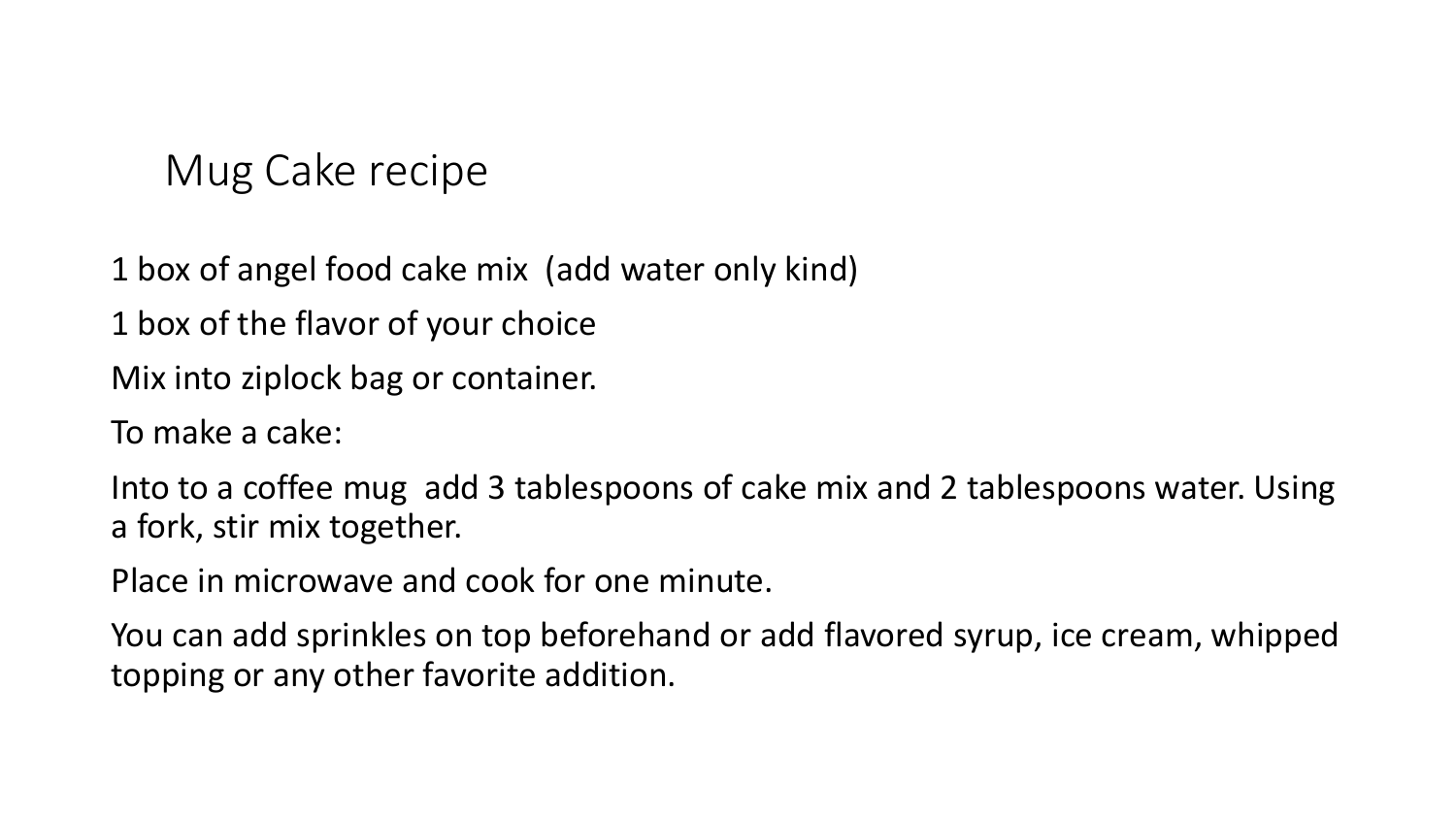#### At Home Practice-Intermediate Level

- Dip tablespoons of water from glass measuring bowl- use different sized measures. Bent measuring spoons make it easier
- (HINT: Low vision students-Use colored liquids for contrast when practicing liquid measuring)
- Measure and level dry ingredients and place in bowl using both measuring cups and spoons.
- Measure ingredients for a mug cup and stir together. Have someone supervise microwave use.